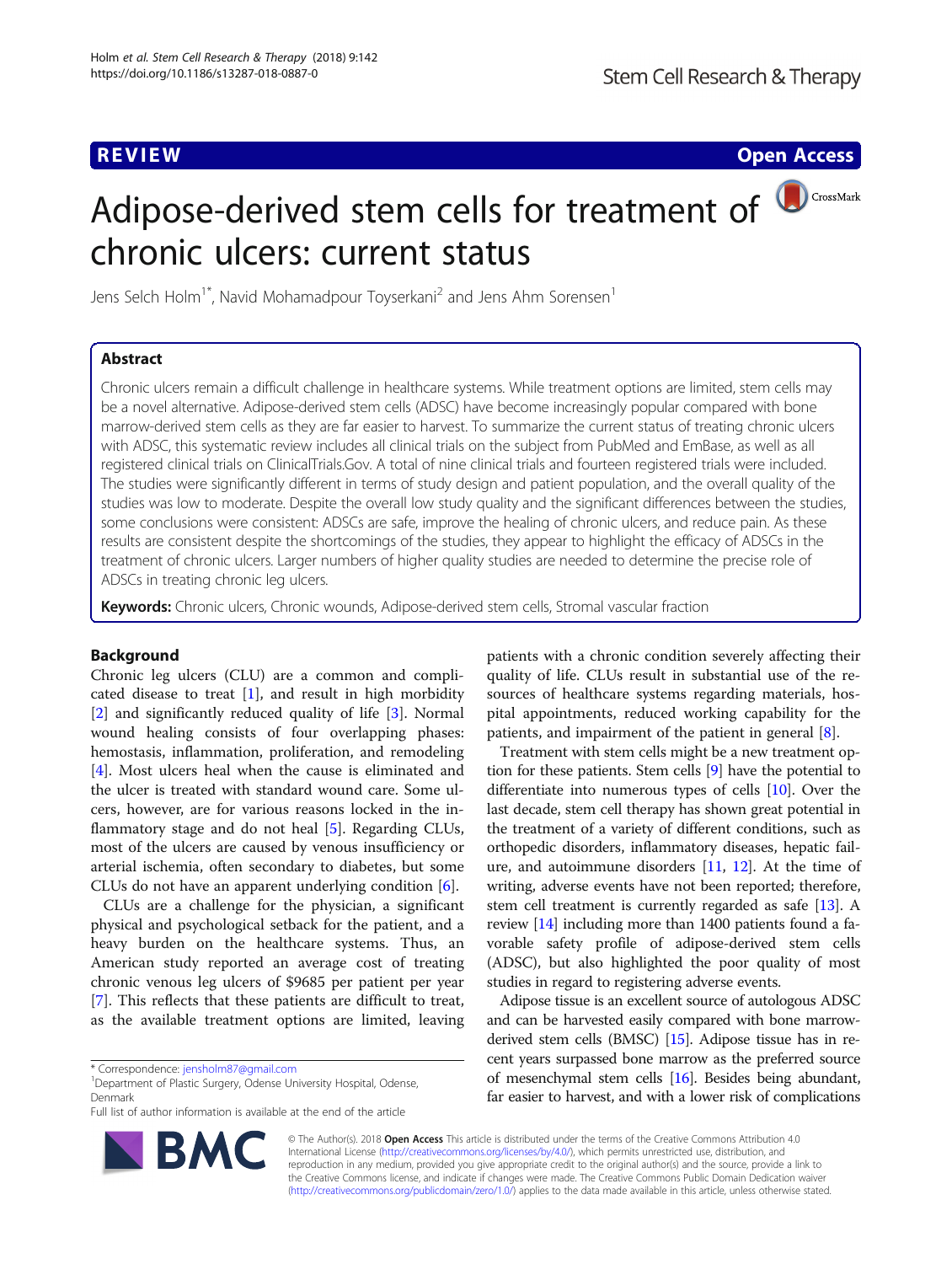for the patient, adipose tissue additionally contains about 40 times more stem cells than bone marrow [[17](#page-10-0)]. A simple liposuction of the abdomen or inner thigh performed under local or general anesthesia is sufficient to harvest the required number of ADSC without any significant risk of complications [[18\]](#page-10-0). ADSC can be either freshly isolated or cultured. The culturing takes several days or weeks, and cannot be performed as a same-day procedure.

Stem cells are a heterogeneous pool of cells with numerous capabilities [[19](#page-10-0)]. They possess anti-inflammatory and neoangiogenic effects, secrete numerous growth factors, and can differentiate into various cells types [\[20\]](#page-10-0). Many of these are known to be involved in the complex healing of wounds [[21\]](#page-10-0), although the exact capabilities and mechanisms of action of stem cells in wound healing are not yet fully understood. Research suggests that stem cells work though two mechanisms of action: firstly they attenuate the general inflammatory response and, secondly, they transform into cells involved in wound healing such as fibroblasts, myofibroblasts, antigen presenting cells, endothelial progenitor cells, and so forth [[22](#page-10-0)].

Freshly isolated ADSC are far more heterogeneous compared with the quite homogeneous cells harvested from cultured ADSC [\[23](#page-10-0)]. The greater variety of cell types in the freshly isolated ADSC could have a significant advantage in wound healing, compared with the far more limited number of different cells in cultured ADSC. In ADSC, endothelial, hematopoietic, and pericytic lineages represent 10–20%, 25–45%, and 3–5%, respectively, of the total nucleated cells.

Several methods of isolating ADSC have been reported [[16](#page-10-0), [24\]](#page-10-0). The most common is enzymatic isolation. Some techniques use simple centrifugation and vibration to isolate a stem cell pellet. Others are more complex and involve, for example, enzymatic (collagenase) dissolving of the adipose tissue. Fully automatic systems also exist. The different methods have advantages and disadvantages regarding the time required for the procedure, the need for advanced equipment/specially trained personnel, and financial cost. Data describing the efficacy of various methods are not available; therefore, no standardized method exists [\[25\]](#page-10-0). In addition, the optimal method of application of ADSC is still undecided.

Various animal studies have documented the positive effect of ADSC in accelerating healing of chronic ulcers [[19](#page-10-0)]. The clinical translation is ongoing, with several clinical studies already published. The aim of this review is to describe the available data on the treatment of CLU with autologous ADSC by identifying published human studies and ongoing/registered clinical trials on the matter.

#### Data acquisition

To identify the relevant clinical trials, a search was performed on PubMed and EmBase for all human studies in English on ADSC in the treatment of chronic ulcers (Fig. [1](#page-2-0)) according to the PRISMA statement [\[26](#page-10-0)]. The search was performed in December 2017 independently by both the first and second author of this article by using the search terms: ("adipose-derived stem cells" OR "adipose stem cells" OR "stromal vascular fraction" OR "mesenchymal cells" OR "stromal cells") AND ("wound healing" OR "ulcer"). Articles from 1 January 1995 to December 2017 were included. A similar search was performed on EmBase.

In total, 3404 articles were identified after duplicates were removed ( $n = 956$ ) using Covidence [[27](#page-10-0)]. The titles and abstracts were screened, and 3352 articles not relevant to the subject were excluded, leaving 52 articles that were potentially relevant and the full articles were obtained for further review. Of these, 43 studies were excluded (see Fig. [1](#page-2-0) for more detail) and a total of nine clinical studies were identified and included in the review (Table [1\)](#page-3-0). Their reference lists were evaluated manually for additional studies. Author/year, title, cause of ulcer, patient population, study design, type of ADSC, application method, primary endpoints, follow-up duration, and conclusions were recorded from the included studies. For a full overview of the results, see Table [1](#page-3-0).

To identify past, ongoing, or future registered studies on ADSC in the treatment of chronic ulcers, a thorough search of ClinicalTrials.gov was performed. Using the search terms "stem cells" or "adipose" or "stromal cells" in combination with "ulcer" or "wound", a total of fourteen studies were identified (Table [2\)](#page-5-0).

Study title, type of ADSC and application method, study design, cause of ulcer, trial institution, NCT number, duration period, and study status were recorded.

# Results

#### Published clinical studies

The clinical trials included in the review were: study 1, Han et al. [[28\]](#page-10-0); study 2, Kirana et al. [\[29](#page-10-0)]; study 3, Marino et al.  $[30]$  $[30]$ ; study 4, Bura et al.  $[31]$  $[31]$ ; study 5, Raposio et al.  $[32]$  $[32]$ ; study 6, Carstens et al.  $[33]$  $[33]$  $[33]$ ; study 7, Chopinaud et al. [[34\]](#page-10-0); study 8, Konstantinow et al. [\[35](#page-10-0)]; and study 9, Darinskas et al. [\[36](#page-10-0)].

The data were collected as described in the Data acquisition section; for the full overview of the included studies and data, refer to Table [1](#page-3-0).

## Cause of chronic ulcers

All studies except study 3 included patients with peripheral artery disease (PAD). PAD was primarily a complication to diabetes (studies 1, 2, 6, 7, 8, and 9), thromboangiitis obliterans (study 5) or primary atherosclerosis (study 4). Studies 3 and 4 included patients with hypertensive and venous ulcers. Study 3 had only hypertensive/venous ulcers, whereas study 4 had 45% hypertensive/venous ulcers. Study 8 included 16 patients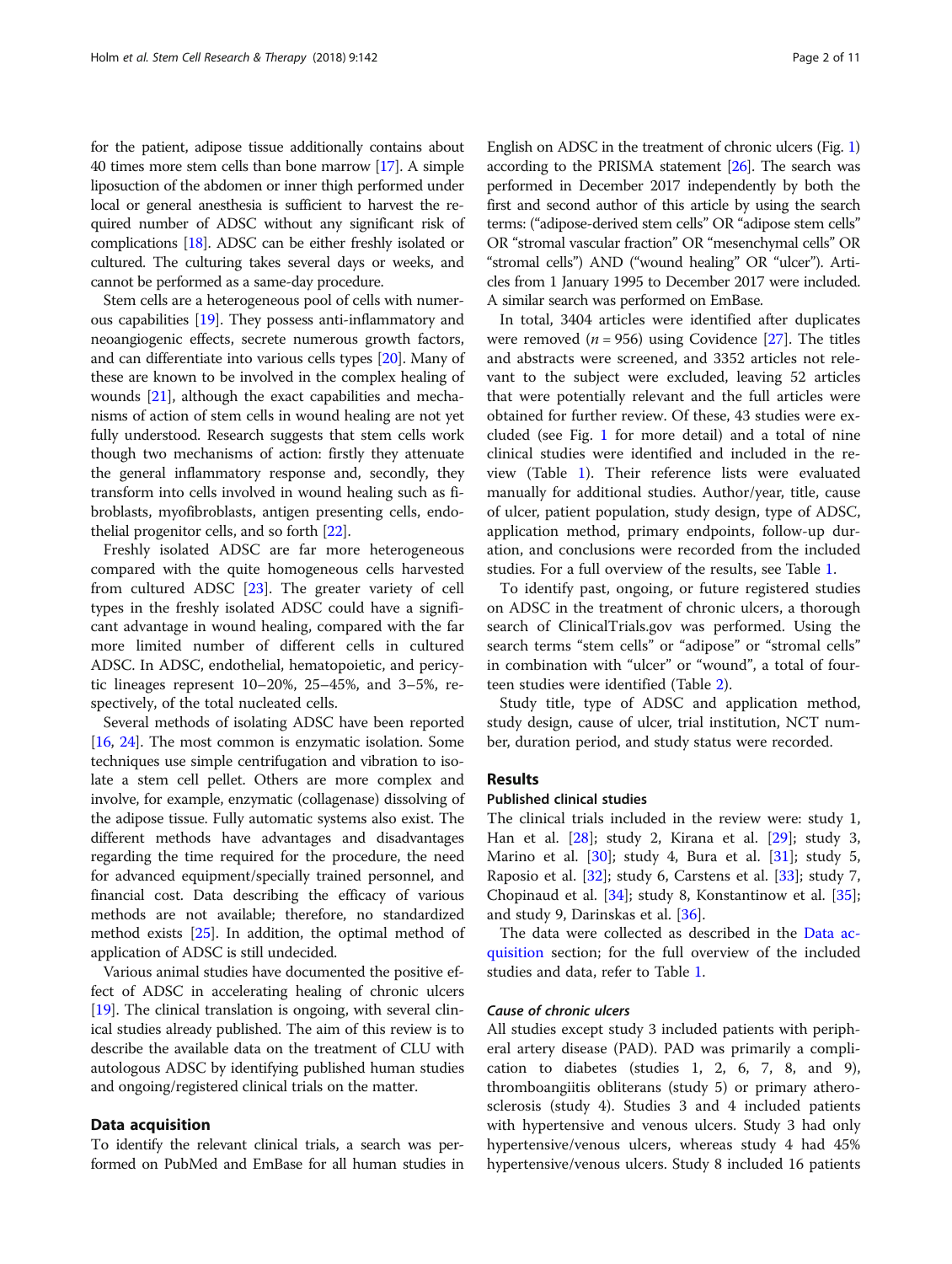<span id="page-2-0"></span>

of which nine had arterial-venous disease and seven patients with venous disease.

#### Study design

The studies varied significantly in study design. No studies were blinded and only studies 1 and 5 were randomized. Three studies (1, 3, and 5) had control groups. The size of the groups ranged from 7 to 28 patients in the case groups and from 0 to 28 patients in the control groups, and the total number of patients included ranged from 7 to 54 patients. The follow-up period varied from 2 months (study 1) to 18 months (studies 5 and 6).

# Type of ADSC

Different types of stem cells were used in the studies. Freshly isolated stem cells were used in studies 1, 3, 5, 6, 7, 8, and 9, and cultured cells were used in studies 2 and 4. All studies used adipose tissue harvested from the abdomen or inner thigh using liposuction.

Studies 1 and 6 isolated an ADSC pellet using collagenase and centrifugation. Studies 2 and 4 used cultured stem cells digested with collagenase and centrifuged. In study 3, a Celution 800® system isolated the ADSC. In study 5, e-PRP (platelet-rich plasma combined with

ADSC isolated using vibration and centrifugation) was the type of ADSC investigated. Study 7 isolated the ADSC with the LipoStructure® [[37\]](#page-10-0) technique. Study 8 isolated the ADSC with the Transpose RT™ Processing Unit (TPU; InGeneron Inc., Houston, TX, USA).

Study 9 investigated uncultured ADSC isolated without collagenase using mechanical isolation (the fat was minced using a metal mill and subsequently centrifuged).

# Application method

The application method varied from study to study. Topical application of the stem cells onto the wound was performed in study 1. Studies 2, 4, 6, and 9 injected the ADSC intramuscularly. In study 3, the stem cells were injected around the ulcer and, in studies 5 and 7, the stem cells were injected into and around the ulcer. Study 8 injected the ADSC into and around the ulcer, but also applied 2.5 mL of ADSC onto a sponge which was fixed on top of the ulcer.

# Ulcer healing

All studies reported healing of the chronic ulcers to varying degrees. The results reported were: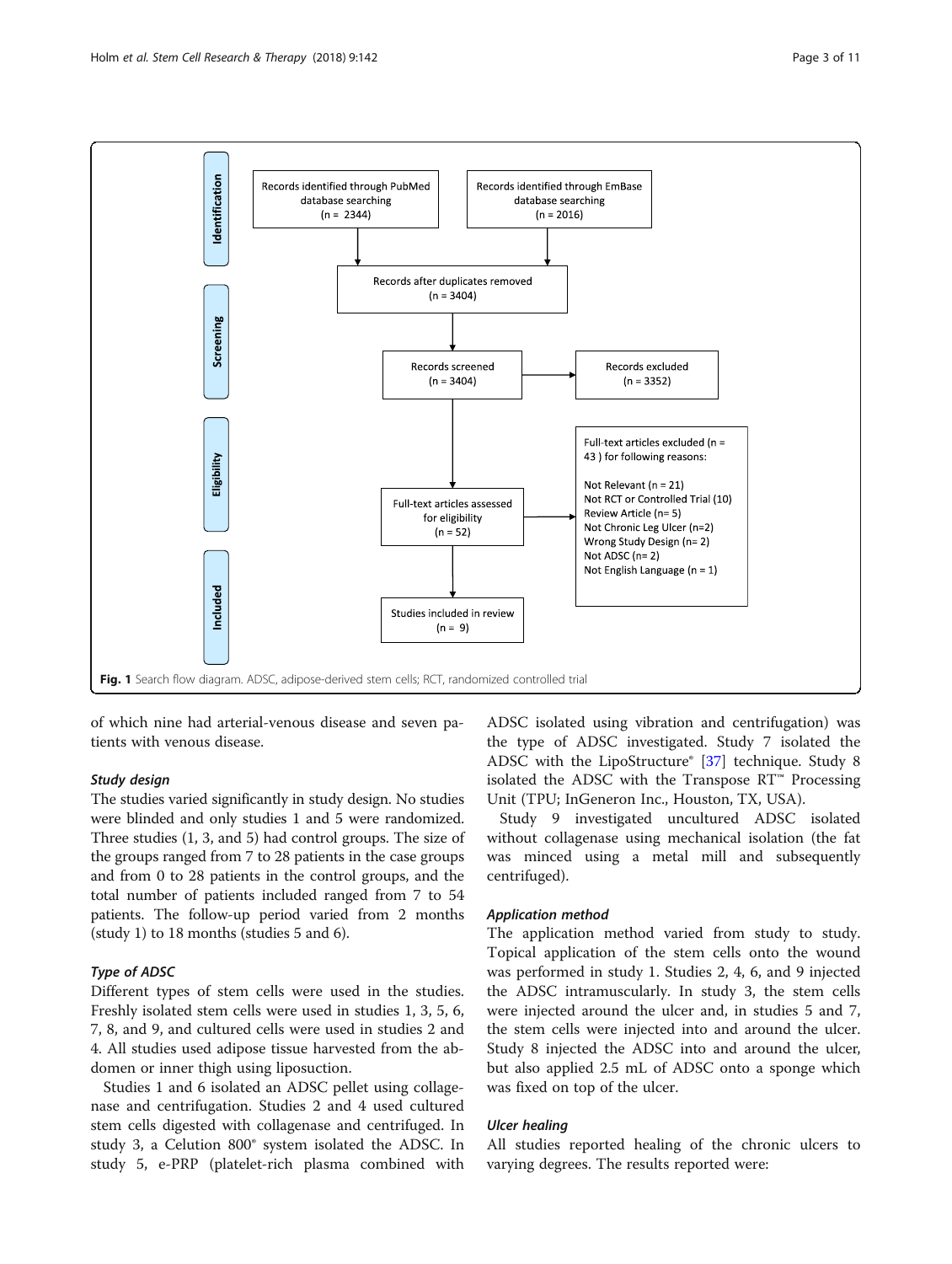<span id="page-3-0"></span>

|                                              | Table 1 Published Clinical Trials                                                                                                                                |                                                                                                                   |                                     |                               |                                                                                                                                                                                                                   |                                                                                                                                                                                                                                                                                                                                             |                                                                                                                                       |           |                                                                                                                                                                                                                                                                                 |
|----------------------------------------------|------------------------------------------------------------------------------------------------------------------------------------------------------------------|-------------------------------------------------------------------------------------------------------------------|-------------------------------------|-------------------------------|-------------------------------------------------------------------------------------------------------------------------------------------------------------------------------------------------------------------|---------------------------------------------------------------------------------------------------------------------------------------------------------------------------------------------------------------------------------------------------------------------------------------------------------------------------------------------|---------------------------------------------------------------------------------------------------------------------------------------|-----------|---------------------------------------------------------------------------------------------------------------------------------------------------------------------------------------------------------------------------------------------------------------------------------|
| Author, year, and<br>country                 | Title                                                                                                                                                            | Cause of ulcers                                                                                                   | Patients                            | Randomization and<br>blinding | Type of ADSC                                                                                                                                                                                                      | Application method                                                                                                                                                                                                                                                                                                                          | Primary endpoint                                                                                                                      | Follow-up | Conclusion                                                                                                                                                                                                                                                                      |
| Han et al. [28]<br>Korea<br>2010,            | processed lipoaspirate<br>diabetic foot ulcers<br>cells: a pilot study<br>The treatment of<br>with uncultured                                                    | Peripheral artery disease<br>(diabetes 100%)                                                                      | 28 cases<br>26 controls<br>Total 54 | Yes, open laber               | Adipose-derived stem cell (ADSC)<br>pellet isolated using collagenase<br>$4.0 \times 10^{6}$ to $8.0 \times 10^{6}$ cells<br>Donor site: abdomen<br>and centrifugation.                                           | onto the wound and<br>sealed with fibrinogen, thrombin,<br>Same-day procedure. Dispersed<br>and Tegaderm                                                                                                                                                                                                                                    | Wound closure<br>rate                                                                                                                 | 2 months  | group, 62% in the control<br>100% of wounds healed<br>in 8 weeks in the case<br>No adverse events<br>dhoib                                                                                                                                                                      |
| Lee et al. [29], 2012,<br>Korea              | with critical limb ischemia:<br>implantation in patients<br>Safety and effect of<br>derived stem cell<br>adipose tissue<br>a pilot study                         | Thromboangiitis obliterans<br>80% with chronic wounds<br>(80%) and diabetes (20%)<br>Peripheral artery<br>disease | 0 controls<br>15 cases<br>Total 15  | No, open label                | Digested using collagenase and<br>centrifugation. Cultured.<br>Donor site: abdomen<br>$3.0 \times 10^8$ cells.                                                                                                    | 60 intramuscular injections<br>under spinal anesthesia.<br>injection not mentioned<br>Time from harvest to<br>in study                                                                                                                                                                                                                      | Formation of collateral<br>networks. Secondary<br>amputation, healing<br>adverse events.<br>endpoint pain,<br>Absence of<br>of wounds | 6 months  | required minor amputation<br>6 months, improvement<br>Chronic wounds healed<br>in 66.7% of patients. At<br>during follow-up, and all<br>amputation sites healed<br>distance. Five patients<br>in pain rating and in<br>claudication walking<br>No adverse events<br>completely. |
| Marino et al. [30],<br>2013 Italy            | ulcer of lower limbs in patients<br>with peripheral arterial disease<br>adipose-derived regenerative<br>cells for the care of chronic<br>Therapy with autologous | Peripheral artery disease                                                                                         | 10 controls<br>10 cases<br>Total 20 | No, open label                | Freshly isolated using Celution®<br>Donor site: abdomen/inner<br>260 g lipoaspirate<br>$1.5 \times 10^6$ cells<br>800/CRS.<br>thigh.                                                                              | 10-mL syringe and 21-gauge<br>ulcer under peripheral block<br>of the sciatic nerve using a<br>deep injections around the<br>5 mL injected in 1 cm<br>Same-day procedure.<br>needle                                                                                                                                                          | Complete healing of<br>the ulcer                                                                                                      | 3 months  | Reduction in size, depth,<br>compared with controls.<br>healing, none in control<br>6 of 10 cases had total<br>and pain of all cases<br>No adverse events<br>aroup.                                                                                                             |
| Bura et al. [31],<br>France<br>2014          | Phase I trial: the use of autologous<br>cultured adipose-derived stroma/<br>stem cells to treat patients with<br>non-revascularizable critical limb<br>ischemia  | Peripheral artery disease                                                                                         | 0 controls<br>7 cases<br>Total 7    | No, open label                | centrifugation and then cultured<br>(30 g) 60 mL lipoaspirate 10 <sup>8</sup><br>solated using collagenase,<br>Donor site: abdomen.<br>cells                                                                      | and external gastrocnemius and<br>intramuscular injections (15 in<br>each muscle) into the internal<br>of the ischemic leg using a<br>14 days after liposuction.<br>anterior compartment<br>26 mL injected in 30<br>23-gauge needle                                                                                                         | Improvement of<br>wound healing                                                                                                       | 6 months  | Improved transcutaneous<br>Ulcer size, ulcer number,<br>No adverse events<br>and pain reduced.<br>saturation.                                                                                                                                                                   |
| Raposio et al. [32],<br>2016<br>Italy        | Adipose-derived stem cells added<br>to platelet-rich plasma for chronic<br>skin ulcer therapy                                                                    | and<br>Venous (45%), ischemic<br>(42%), diabetic (10%)<br>post-traumatic (3%)                                     | 16 cases<br>24 controls<br>Total 40 | Yes, open label               | and centrifuged at 52 g for 6 min.<br>blood combined with ADSC from<br>80 mL of abdominal fat vibrated<br>e-PRP from 42 cm <sup>3</sup> of peripheral<br>at 600 vibrations/min for 6 min<br>$5 \times 10^5$ cells | around and under the ulcer<br>5 mL injected in multiple<br>using a 10-mL syringe<br>Same-day procedure.<br>injections                                                                                                                                                                                                                       | Wound closure rate                                                                                                                    | 18 months | higher in case group.<br>No adverse events<br>Wound closure rates<br>Similar healing rates.                                                                                                                                                                                     |
| Carstens et al. [33],<br>Nicaragua<br>2017,  | extremity in ten patients treated<br>Non-reconstructable peripheral<br>with adipose-derived stromal<br>vascular disease of the lower<br>vascular fraction cells  | atherosclerosis, and 3 both)<br>Peripheral artery disease<br>(3 diabetes, 4                                       | 0 controls<br>10 cases<br>Total 10  | No, open label                | Fresh, non-fractioned, non-<br>19.1 to 157.8 × 10 <sup>6</sup> cells<br>using collagenase and<br>Enzymatic congestion<br>Donor site: abdomen<br>$250-350$ cm <sup>3</sup> fat.<br>centrifugation.<br>cultured     | gastrocnemius, each one 1.5 cm<br>injections (22 per muscle, 11 in<br>3-4 mL administered using a<br>(0.5 ml), on either side of the<br>gastrocnemius and soleus<br>26-gauge needle into the<br>muscles in a pattern of<br>and 11 in the internal<br>equal volume each<br>plane between the<br>to 2 cm apart) of<br>the external<br>midline | Wound closure<br>rate, pain                                                                                                           | 18 months | wound when she died at<br>had a skin graft to close<br>the wound at 5 months.<br>4 months and 1 patient<br>4 of 6 wounds closed<br>within 9 months, one<br>patient had a healing<br>Reduced pain in all<br>No adverse events<br>patients.                                       |
| Chopinaud et al.<br>[34], 2017<br>France     | Autologous adipose tissue graft<br>to treat hypertensive leg ulcer:<br>a pilot study                                                                             | Hypertensive                                                                                                      | 0 controls<br>10 cases<br>Total 10  | No, open label                | LipoStructure®. Freshly purified fat<br>using centrifugation at 3000 rpm<br>for 3 min.                                                                                                                            | injections around and under the<br>Same-day procedure. Multiple<br>ulcer with 0.8-mm<br>cannula                                                                                                                                                                                                                                             | Wound closure rate                                                                                                                    | 6 months  | necrosis and pain. Increased<br>73.2% median closure rate<br>6 months. Reduced fibrin,<br>granulation. No adverse<br>at 3 months, 93.1% at<br>events                                                                                                                            |
| Konstantinow et al.<br>[35], 2017<br>Germany | Therapy of ulcus cruris of venous<br>and mixed venous arterial origin<br>with autologous, adult, native                                                          | Arterial-venous (9 patients),<br>venous (7 patients).<br>6 patients with diabetes                                 | 0 controls<br>16 cases<br>Total 16  | No, open label                | The Transpose RT <sup>®</sup> Processing<br>Unit (TPU) (InGeneron Inc.,                                                                                                                                           | 4 ml injected 5 to 10 mm<br>deep into the central and<br>Same-day procedure.                                                                                                                                                                                                                                                                | Wound closure<br>rate, pain                                                                                                           | 6 months  | venous patients had 100%<br>All venous patients and<br>four of nine arterial-                                                                                                                                                                                                   |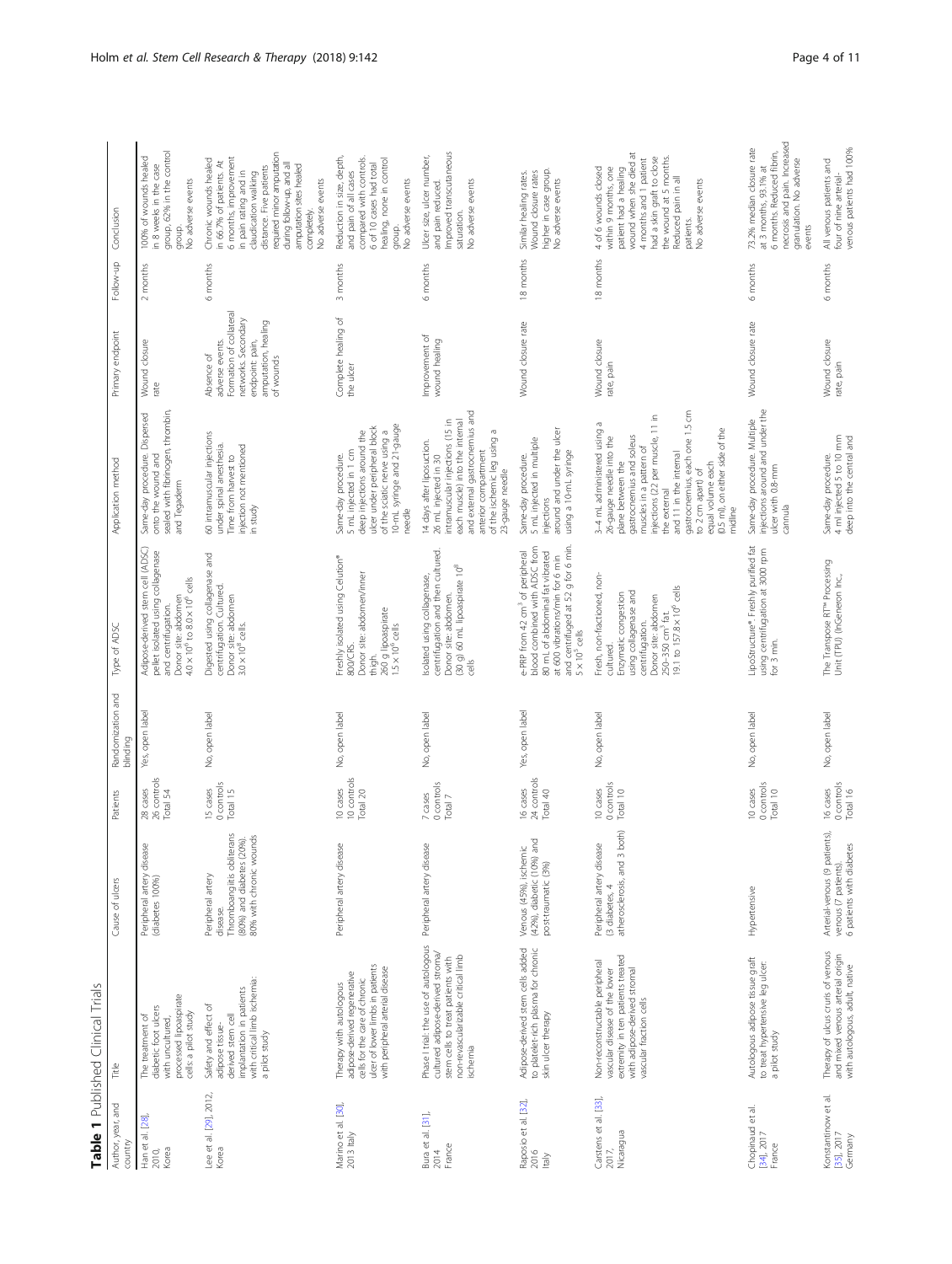| Table 1 Published Clinical Trials (Continued)        |                |          |                               |                                         |                                                      |
|------------------------------------------------------|----------------|----------|-------------------------------|-----------------------------------------|------------------------------------------------------|
| Author, year, and<br>country                         | ause of ulcers | Patients | Randomization and<br>blinding | Type of ADSC                            | polication method                                    |
| ubcutaneous adipose tissue:<br>progenitor cells from |                |          |                               | louston, TX, USA) 30 mL<br>ipoaspirate. | L Luer-<br>F<br>T<br>Jicer area using a<br>bordering |

| Author, year, and<br>ountry              | Title                                                                                            | Cause of ulcers                                                                    |                                    | Patients Randomization and Type of ADSC<br>blinding |                                                                                                                                                                                                             | Application method                                                                                                                                                                                                                                                          | Primary endpoint            | Follow-up Conclusion |                                                                                                                                                                      |
|------------------------------------------|--------------------------------------------------------------------------------------------------|------------------------------------------------------------------------------------|------------------------------------|-----------------------------------------------------|-------------------------------------------------------------------------------------------------------------------------------------------------------------------------------------------------------------|-----------------------------------------------------------------------------------------------------------------------------------------------------------------------------------------------------------------------------------------------------------------------------|-----------------------------|----------------------|----------------------------------------------------------------------------------------------------------------------------------------------------------------------|
|                                          | a prospective clinical pilot study<br>subcutaneous adipose tissue:<br>progenitor cells from      |                                                                                    |                                    |                                                     | Houston, TX, USA) 30 mL<br>Donor site: abdomen.<br>$9-15 \times 10^6$ cells<br>lipoaspirate.                                                                                                                | applied on a collagen sponge<br>ulcer area using a 1-mL Luer-<br>Lock syringe and a 24-gauge<br>needle. Additionally, 2.5 mL<br>onto the wound<br>pordering                                                                                                                 |                             |                      | all patients within days of<br>Reduced wound pain in<br>wound closure within<br>Vo adverse events<br>9-26 weeks.<br>treatment.                                       |
| arinskas et al.<br>36], 2017<br>ithuania | Stromal vascular fraction cells<br>limb ischemia: a pilot study<br>for the treatment of critical | 9 patients with diabetes)<br>Peripheral artery disease<br>(7 patients with ulcers) | 0 controls<br>15 cases<br>Total 15 | No, open label                                      | mechanical isolation (the fat<br>metal mill and subsequent<br>without collagenase using<br><b>Jncultured ADSC isolated</b><br>Donor site: abdomen<br>centrifugation) 40 mL<br>minced using a<br>ipoaspirate | performed 2 months after first<br>minimum of 30 injections per<br>viable cells per syringe and a<br>with minimum of 20 million<br>njections along the arteries.<br>One or two 20-mL syringes<br>Secondary injections were<br>syringe. Intramuscular<br>application of cells | Wound closure<br>rate, pain |                      | Reduced pain in all patients.<br>patients had amputations.<br>86.7% with improvement<br>12 months All ulcers healed. Two<br>n walking distance.<br>No adverse events |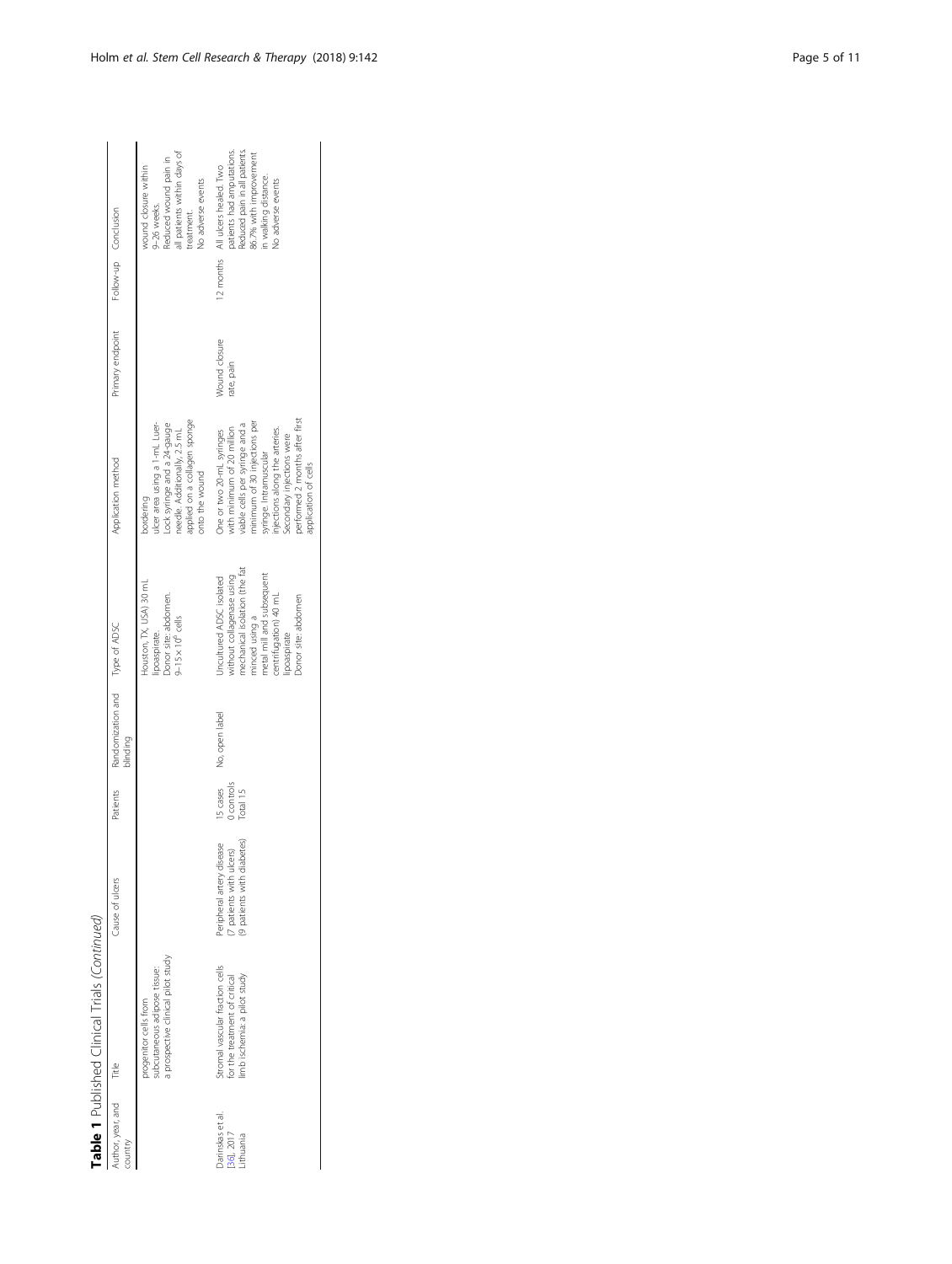<span id="page-5-0"></span>

| Table 2 Registered Cinical Trials                                                                                                                                                                 |                                                                                                                                                                                             |                                                                                                                                                                                                                                       |                                          |                                                                                         |                                                       |                                                                                                                                                                                                         |
|---------------------------------------------------------------------------------------------------------------------------------------------------------------------------------------------------|---------------------------------------------------------------------------------------------------------------------------------------------------------------------------------------------|---------------------------------------------------------------------------------------------------------------------------------------------------------------------------------------------------------------------------------------|------------------------------------------|-----------------------------------------------------------------------------------------|-------------------------------------------------------|---------------------------------------------------------------------------------------------------------------------------------------------------------------------------------------------------------|
| Study                                                                                                                                                                                             | cation<br>Type of stem cell and appli-<br>method                                                                                                                                            | Design                                                                                                                                                                                                                                | Condition                                | Trial institution                                                                       | NCT number and<br>duration period                     | Status                                                                                                                                                                                                  |
| A) Safety and effect of adipose<br>tissue derived mesenchymal<br>stem cells implantation in<br>patients with critical limb<br>ischemia                                                            | cells (ADSC) from lipoaspirate (not<br>Autologous adipose-derived stem<br>Intramuscular injection.<br>further detailed).                                                                    | Allocation: non-randomized<br>3linding: none (open label)<br>Estimated enrollment: 20<br>Follow-up: 3 months<br>Control group: none                                                                                                   | Critical limb ischemia                   | Hospital, Korea<br>Pusan National<br>University                                         | January 2009 to<br>NCT01663376<br>April 2011          | Study published in Circulation<br>Journal Vol. 76, July 2012 [29]<br>Status: completed.                                                                                                                 |
| injection in the treatment of<br>wounds and venous stasis<br>B) The role of lipoaspirate<br>diabetic lower extremity<br>ulcers                                                                    | Autologous lipoaspirate with no<br>approximately 3-5 cm in length<br>spaced at 5-10 mm apart and<br>Implantation in single tunnels<br>radially around each wound<br>further ADSC isolation. | Blinding: single (outcomes<br>Estimated enrollment: 250<br>Allocation: randomized<br>Follow-up: 12 months<br>Control group: sterile<br>tumescence solution<br>assessor)                                                               | Diabetic and venous<br>stasis wounds     | Washington DC<br>Veterans Affairs<br>Medical Center,<br>Columbia, USA                   | February 2009 to<br>February 2010<br>NCT00815217      | The recruitment status of this<br>verified in more than 2 years<br>Last update: December 2008<br>and the status has not been<br>completion date has passed<br>study is unknown. The<br>Status: unknown. |
| chronic ischemic syndrome of<br>mesenchymal stem cells from<br>regeneration therapy with<br>adipose tissue in critical<br>C) Application of cell<br>nondiabetic patients.<br>lower limbs (CLI) in | Infusion of mesenchymal stem<br>Autologous ADSC (not further<br>administered intraarterially<br>cells from adipose tissue<br>detailed)                                                      | Blinding: none (open label)<br>three armed (high vs. low-<br>Estimated enrollment: 30<br>conventional treatment<br>Allocation: randomized<br>Follow-up: 12 months<br>dose vs placebo)<br>$(10 \text{ in each arm})$<br>Control group: | Critical limb ischemia                   | University Hospital<br>Virgen Macarena,<br>Sevilla, Spain<br>Hospital San<br>Lazaro and | February 2011 to<br>December 2017<br>NCT01745744      | but not recruiting participants.<br>Last update: September 2017<br>Status: this study is ongoing,                                                                                                       |
| occlusive diseases such as<br>D) Stem cell therapy for<br>patients with vascular<br>diabetic foot                                                                                                 | Application method not detailed<br>Autologous mesenchymal stem<br>cells (not further detailed).                                                                                             | Allocation: non-randomized<br>Blinding: none (open label)<br>Estimated enrollment: 20<br>Follow-up: 6 months<br>Control group: none<br>Phase: 1                                                                                       | Diabetic foot and lower<br>limb ischemia | General Hospital,<br>Chinese PLA<br>China                                               | December 2015<br>January 2013 to<br>NCT02304588       | Last update: December 2014<br>Status: this study is currently<br>recruiting participants.                                                                                                               |
| E) Treatment of hypertensive<br>leg ulcer by adipose tissue<br>grafting (Angiolipo)                                                                                                               | Autologous ADSC harvested from<br>Application method not detailed<br>autologous lipoaspirate. (not<br>further detailed).                                                                    | Allocation: non-randomized<br>Blinding: none (open label)<br>Estimated enrollment: 10<br>Follow-up: 6 months<br>Control group: none<br>Phase: 1                                                                                       | Hypertensive ulcers                      | Hospital, Caen,<br>University<br>France                                                 | December 2014<br>NCT01932021<br>April 2013 to         | Study published July 2017 in<br>Status: completed.<br>Dermatology [34]                                                                                                                                  |
| regenerative cellular therapy of<br>F) Adipose derived<br>chronic wounds                                                                                                                          | Multiple injections of ASC into<br>autologous lipoaspirate. (not<br>the periphery and debrided<br>surfaces of chronic wounds<br>Autologous ADSC from<br>further detailed).                  | Allocation: non-randomized<br>Blinding: none (open label)<br>Estimated enrollment: 25<br>Control group: none<br>Follow-up 3 months<br>Phase: 2                                                                                        | Chronic wounds                           | Angeles, California,<br>Tower Outpatient<br>Clinic, Los<br>USA                          | September 2013<br>NCT02092870<br>to September<br>2015 | The recruitment status of this<br>verified in more than 2 years.<br>and the status has not been<br>completion date has passed<br>Last update: March 2014<br>study is unknown. The<br>Status: unknown.   |
| G) To evaluate the safety and<br>administration of autologous<br>ADMSCs for treatment of CLI<br>efficacy of IM and IV                                                                             | fraction and autologous adipose<br>Autologous stromal vascular<br>derived MSC (not further<br>detailed).                                                                                    | autologous adipose derived<br>Blinding: none (open label)<br>Allocation: randomized<br>(autologous stromal<br>vascular fraction vs<br>MSC <sub>S</sub> )                                                                              | Critical limb ischemia                   | Kasiak Research<br>Pvt. Ltd., India                                                     | August 2014 to<br>NCT02145897<br>August 2015          | The recruitment status of this<br>verified in more than 2 years.<br>and the status has not been<br>completion date has passed<br>study is unknown. The<br>Status: unknown.                              |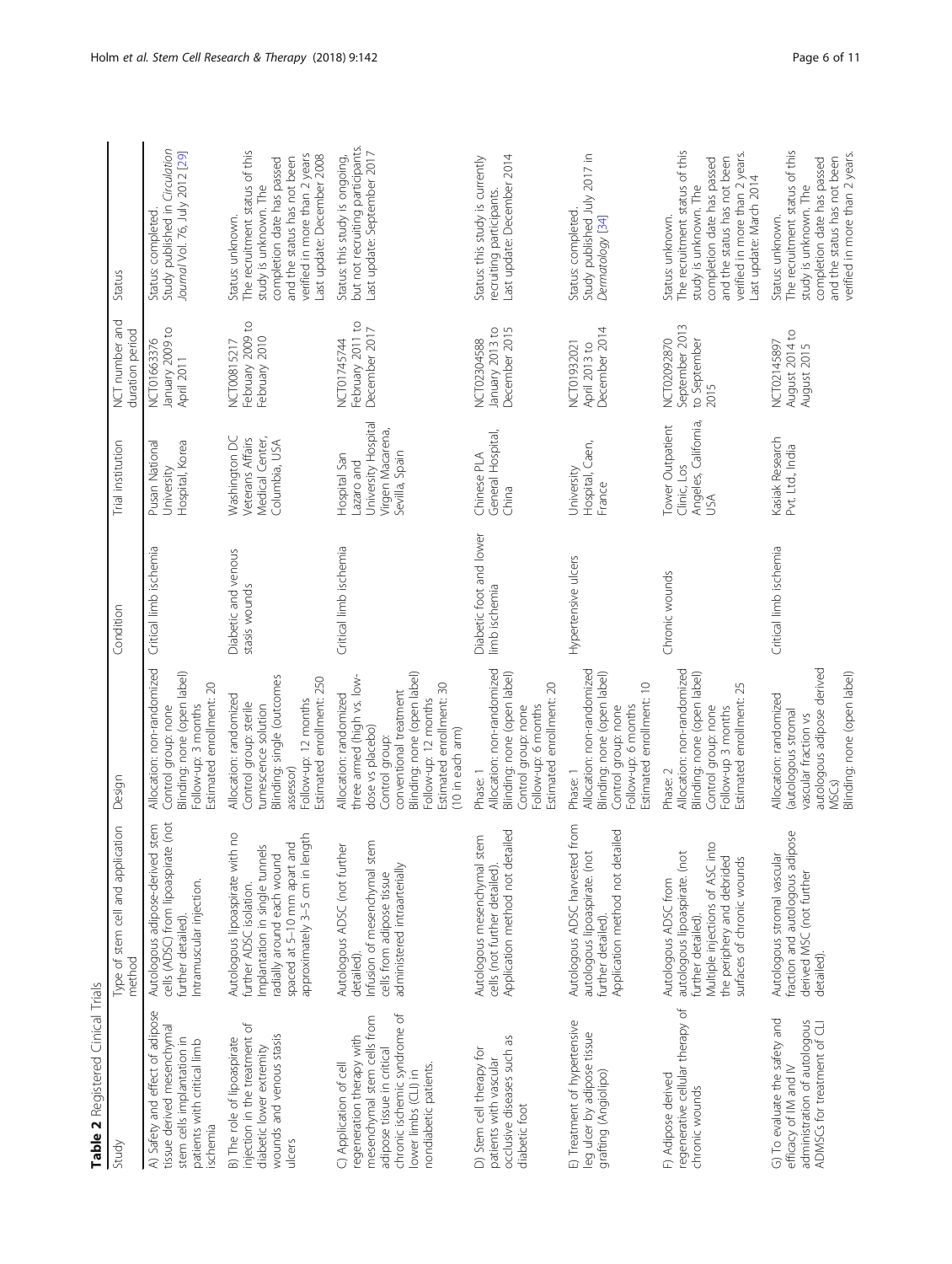| Table 2 Registered Cinical Trials (Continued)                                                                                                                                                                             |                                                                                                                                                                    |                                                                                                                                                                                                                      |                                                                                                                                                      |                                                                                                                                                       |                                                  |                                                                                                 |
|---------------------------------------------------------------------------------------------------------------------------------------------------------------------------------------------------------------------------|--------------------------------------------------------------------------------------------------------------------------------------------------------------------|----------------------------------------------------------------------------------------------------------------------------------------------------------------------------------------------------------------------|------------------------------------------------------------------------------------------------------------------------------------------------------|-------------------------------------------------------------------------------------------------------------------------------------------------------|--------------------------------------------------|-------------------------------------------------------------------------------------------------|
| Study                                                                                                                                                                                                                     | Type of stem cell and application<br>method                                                                                                                        | Design                                                                                                                                                                                                               | Condition                                                                                                                                            | Trial institution                                                                                                                                     | NCT number and<br>duration period                | Status                                                                                          |
|                                                                                                                                                                                                                           | intramuscularly vs intramuscularly<br>Injected intravenously and<br>only                                                                                           | Primary purpose: treatment<br>Estimated enrollment: 60<br>Follow-up 9 months<br>Control group: no<br>treatment                                                                                                       |                                                                                                                                                      |                                                                                                                                                       |                                                  | Last update: May 2014                                                                           |
| adipose-derived stem cells for<br>H) A clinical study using<br>diabetic foot                                                                                                                                              | lipoaspirate (not further detailed).<br>Injections to the wound<br>Autologous ADSC from                                                                            | Blinding: none (open label)<br>Estimated enrollment: 240<br>Allocation: randomized<br>Control group: saline<br>Follow-up: 3 months                                                                                   | disease, ischemia, and<br>Peripheral vascular<br>diabetic foot                                                                                       | Medical University<br>Affiliated Hospital<br>of Southern<br>Guangdong,<br>Guangzhou,<br>The Third<br>China                                            | December 2018<br>January 2015 to<br>NCT02831075  | Status: this study is currently<br>Last update: April 2017<br>recruiting participants.          |
| I) Adipose-derived stromal cells<br>(ASCs) and pressure ulcers                                                                                                                                                            | ADSC injected into a fibrin sealant<br>lipoaspirate (not further detailed).<br>and applied to the wound<br>Autologous ADSC from                                    | Estimated enrollment: 12 (6<br>(participant, care provider,<br>Control group: placebo<br>Allocation: randomized<br>investigator, outcomes<br>Follow-up: 6 months<br>Blinding: quadruple<br>in each arm)<br>assessor) | Stage 3 and 4 pressure<br>ulcers                                                                                                                     | Mayo Clinic,<br>Florida, USA                                                                                                                          | NCT02375802<br>July 2015 to<br>July 2017         | ast update: September 2016<br>Status: this study is currently<br>recruiting participants.       |
| cells for the treatment of crit-<br>adipose-derived regenerative<br>J) Effectiveness and safety of<br>ical lower limb ischemia                                                                                            | from<br>digestion (nor further detailed).<br>10 mL of autologous ADSC<br>Autologous ADSC extracted<br>lipoaspirate by enzymatic<br>injected intramuscularly        | Allocation: non-randomized<br>Blinding: none (open label)<br>Estimated enrollment: 9<br>Control group: none<br>Follow-up: 24 weeks<br>Phase: 1                                                                       | Critical limb ischemia,<br>obliterans, peripheral<br>obliterans, diabetic<br>Thromboangiitis<br>arterial disease<br>arteriosclerosis<br>angiopathies | Center of Business<br>Administration for<br>Outpatient Health<br>Federation, Russia<br>the President of<br>Central Clinical<br>Hospital w/<br>Russian | yluly 2016 to July<br>NCT02864654<br>2018        | participants by invitation only.<br>Status: this study is enrolling<br>Last update: August 2016 |
| Treatment of Neuropathic Dia-<br>betic Foot ulcERs (REGENDER)<br>K) Assessment of the efficacy<br>tologous adipose-derived RE-<br>cutaneous re-injection of au-<br>GEnerative Cells in the Local<br>and tolerance of sub- | lipoaspirate (not further detailed).<br>Injections to the wound<br>Autologous ADSC from                                                                            | Allocation: non-randomized<br>Blinding: none (open label)<br>Estimated enrollment: 45<br>Control group: none<br>Follow-up: 20 weeks<br>Phase: 2                                                                      | Diabetic foot ulcer                                                                                                                                  | Publique Hopitaux<br>De Marseille,<br>Assistance<br>France                                                                                            | February 2017 to<br>November 2019<br>NCT02866565 | Last update: August 15, 2016<br>Status: not yet recruiting                                      |
| stasis wounds with autologous<br>L) Healing chronic venous<br>cell therapy                                                                                                                                                | Autologous ADSC isolated from<br>Subcutaneous injection around<br>System (InGeneron Inc., Texas,<br>lipoaspirate by Transpose® RT<br>the rim of the wound<br>USA). | Blinding: none (open label)<br>Estimated enrollment: 36<br>Allocation: randomized<br>Follow-up: 12 months<br>(24 cases, 12 controls)<br>Control group: no<br>treatment<br>Phase: 2                                   | Chronic venous stasis<br>wounds                                                                                                                      | Sioux Falls, South<br>Medical Center,<br>Sanford USD<br>Dakota, USA                                                                                   | NCT02961699<br>June 2017 to<br>January 2020      | Status: this study is currently<br>Last update: August 2017<br>recruiting participants          |

Holm et al. Stem Cell Research & Therapy (2018) 9:142 eras and the state of the state of the Page 7 of 11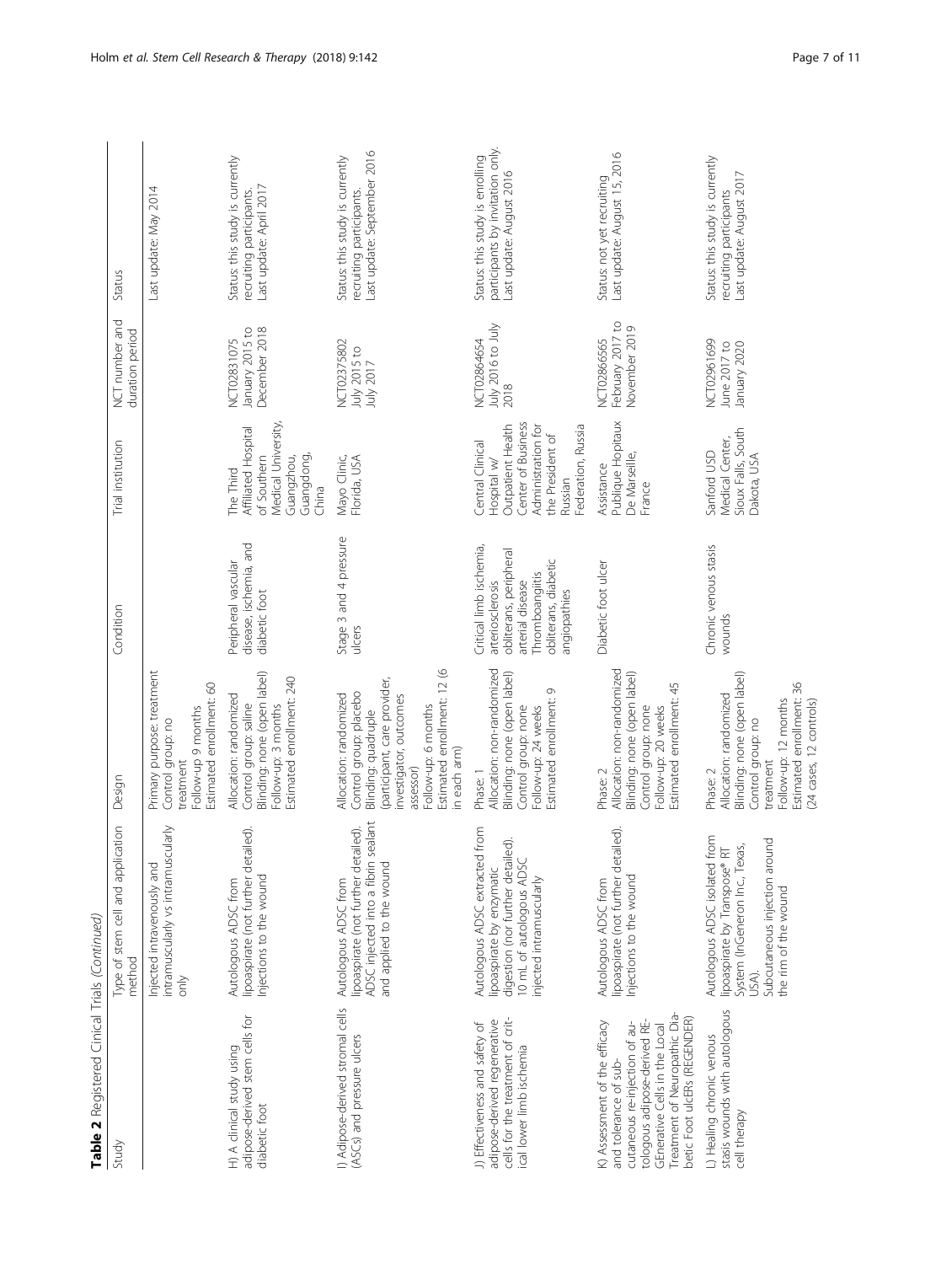| Table 2 Registered Cinical Trials (Continued)                                                                                                |                                                                                                                           |                                                                                                                                                  |                                                             |                                                                                                             |                                   |                                                                                                  |
|----------------------------------------------------------------------------------------------------------------------------------------------|---------------------------------------------------------------------------------------------------------------------------|--------------------------------------------------------------------------------------------------------------------------------------------------|-------------------------------------------------------------|-------------------------------------------------------------------------------------------------------------|-----------------------------------|--------------------------------------------------------------------------------------------------|
| Study                                                                                                                                        | Type of stem cell and application Design<br>method                                                                        |                                                                                                                                                  | Condition                                                   | Trial institution                                                                                           | NCT number and<br>duration period | Status                                                                                           |
| seeded in chitosan scaffold for chitosan nanoparticles into<br>Vi) Clinical application of<br>nesenchymal stem cells<br>diabetic foot ulcers | Application method not detailed<br>stem<br>cell seeded in curcumin-loaded<br>Autologous mesenchymal<br>collagen-alginate. | Allocation: non-randomized<br>Blinding: none (open label)<br>Estimated enrollment: 40<br>Follow-up: 12 months<br>Control group: none<br>Phase: 1 | Diabetic foot ulcer                                         | Assiut, Republic of October 2017 to<br>Assiut University, NCT03259217<br>Egypt                              | January 2019                      | Status: this study is not yet<br>ast update: August 2017<br>open for participant<br>recruitment. |
| N) Safety of adipose-derived<br>stem cell stromal vascular<br>fraction                                                                       | ipoaspirate (not further detailed).<br>njections to the wound<br>Autologous ADSC from                                     | Allocation: non-randomized<br>Blinding: none (open label)<br>Estimated enrollment: 10<br>Control group: none<br>Follow-up: 20 weeks<br>Phase: 1  | Abnormally healing<br>wounds, scars, soft<br>tissue defects | Forest Hill Institute NCT02590042<br>Toronto, Ontario,<br>Plastic Surgery,<br>of Aesthetic<br><b>G</b> bene | October 2017 to<br>January 2021   | Status: this study is not yet<br>ast update July 2017<br>open for participant<br>ecruitment.     |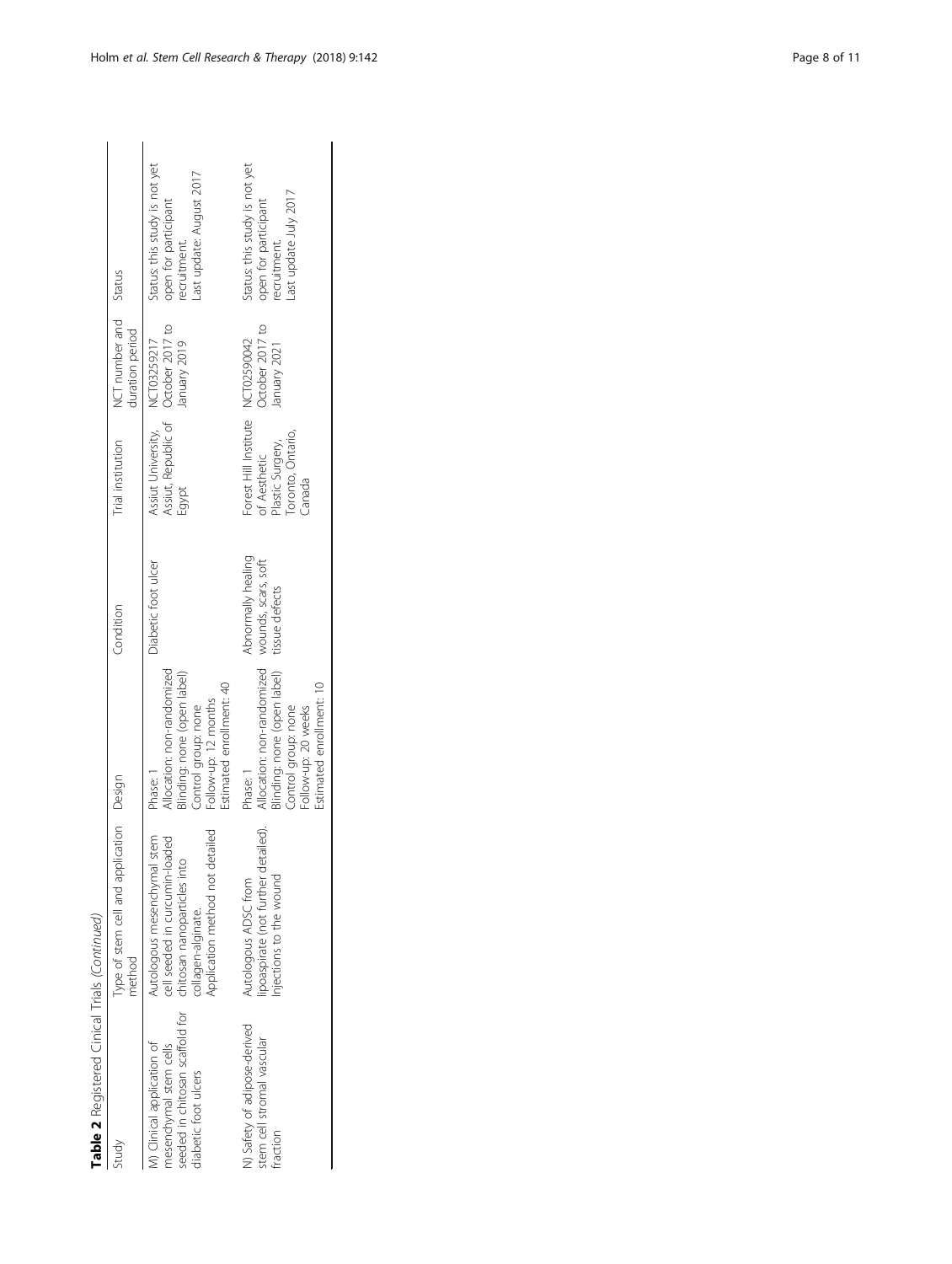- Study 1: 100% healing of the case group compared with 62% in the control group.
- Study 2: 66.7% of the chronic ulcers had healed at 6 months.
- Study 3: Six out of ten patients in the case group had total healing of the ulcer versus none in the control group.
- Study 4: A decrease in the number of ulcers and in ulcer size in all patients, except two patients where amputation was performed.
- Study 5: Reported similar total ulcer healing rates between the case and the control group (71% vs 68%), but a significantly higher wound closing rate in the case group (0.2287 cm<sup>2</sup>/day vs 0.0890 cm<sup>2</sup>/day,  $p = 0.0257$ ).
- Study 6: Four of six wounds closed within 9 months. Regarding the remaining two patients, one patient had a wound in the granulation stage when she died of unrelated cardiac arrest at 4 months and the other patient had a successful skin graft to close the wound at 5 months, where the ulcer was in the granulation stage.
- Study 7: A 73.2% median closure rate at 3 months and 93.1% at 6 months.
- Study 8: All venous ulcers and four of nine arterialvenous ulcers healed. Complete wound closure was achieved within 9 to 26 weeks of ADSC treatment.
- Study 9: Seven patients with ulcers. All ulcers healed, although two patients required major amputation after which the amputation sites healed.

#### Study conclusions

The overall quality of the studies is low to moderate. The patient populations are limited in size and only a few studies are randomized. The lack of blinding in all studies as well as the limited randomization significantly increases the risk of bias. Quadruple blinding, larger study populations, matched control groups, and more homogenous studies would significantly improve the current research. Basic research investigating optimal dosage of stem cells and the administration route is also lacking.

Despite the shortcomings in terms of quality of the studies, and the studies being heterogeneous, some conclusions are consistent:

- 1) No studies report any adverse event of significance, if any at all.
- 2) In all studies examining wound-related pain, they all found a reduction in the sensation of pain following stem cell treatment (studies 2, 3, 4, 6, 7, 8, and 9).
- 3) All studies showed noteworthy progress in the healing of the chronic ulcers. In the studies with control

groups, a significantly higher healing rate of the case groups compared with the control groups was seen.

# Registered clinical trials

All relevant clinical trials registered on www.Clinical-Trials.gov were included (in total fourteen studies; see Table [2](#page-5-0) for full overview of the studies).

# Status

A few studies were completed, and the results published (studies A and E), while most were either ongoing (C, H, I, J, and L), not yet recruiting patients (K, M, and N) or have exceeded the anticipated completion date considerably without an update for years (B, D, F, and G).

# Study design

The study design varies from study to study. Studies B, C, G, H, I, and L are randomized, but only study I and B are blinded. Studies B, C, H, I, and L have control groups. Estimated enrollment of patients ranges from 9 (J) to 250 (B). The follow-up period ranges from 3 months (A, F, and H) to 12 months (B, C, L, and M).

# Cause of chronic ulcers

Several causes of ulcers are included in the studies. Critical limp ischemia (A, C, G, and J), diabetic foot ulcers (D, K, and M), pressure ulcer (I), chronic venous stasis ulcers (L), and hypertensive ulcers (E) were the diagnoses involving a single underlying condition. Study B includes both diabetic and venous ulcers and studies D and H include diabetic foot ulcers and lower limp ischemia. Study J examines critical limp ischemia, thromboangiitis obliterans, and diabetic foot ulcers. Study F includes chronic wounds without further specification.

#### Type of ADSC

Most studies utilize autologous ADSC from lipoaspirate without further specification (studies A, C, D, E, F, G, H, I, K, M, and N). However, study B uses autologous lipoaspirate with no further ADSC isolation, study J uses ADSC extracted by enzymatic digestion, study L isolates the ADSCs using the Transpose® RT System, and study M involves stem cells seeded in curcumin-loaded chitosan nanoparticles into collagen-alginate.

#### Application method

Intramuscular injection is planned for studies A and J. Injection into or around the wound is planned in studies B, F, H, K, L, and N. Study C involves intra-arterial administration of the stem cells. In study I, the ADSC are injected into a fibrin sealant and applied to the wound. Studies D, E, and M do not explain how the stem cells are planned to be applied. Study G applies intravenous and intramuscular injection versus intramuscular injection only.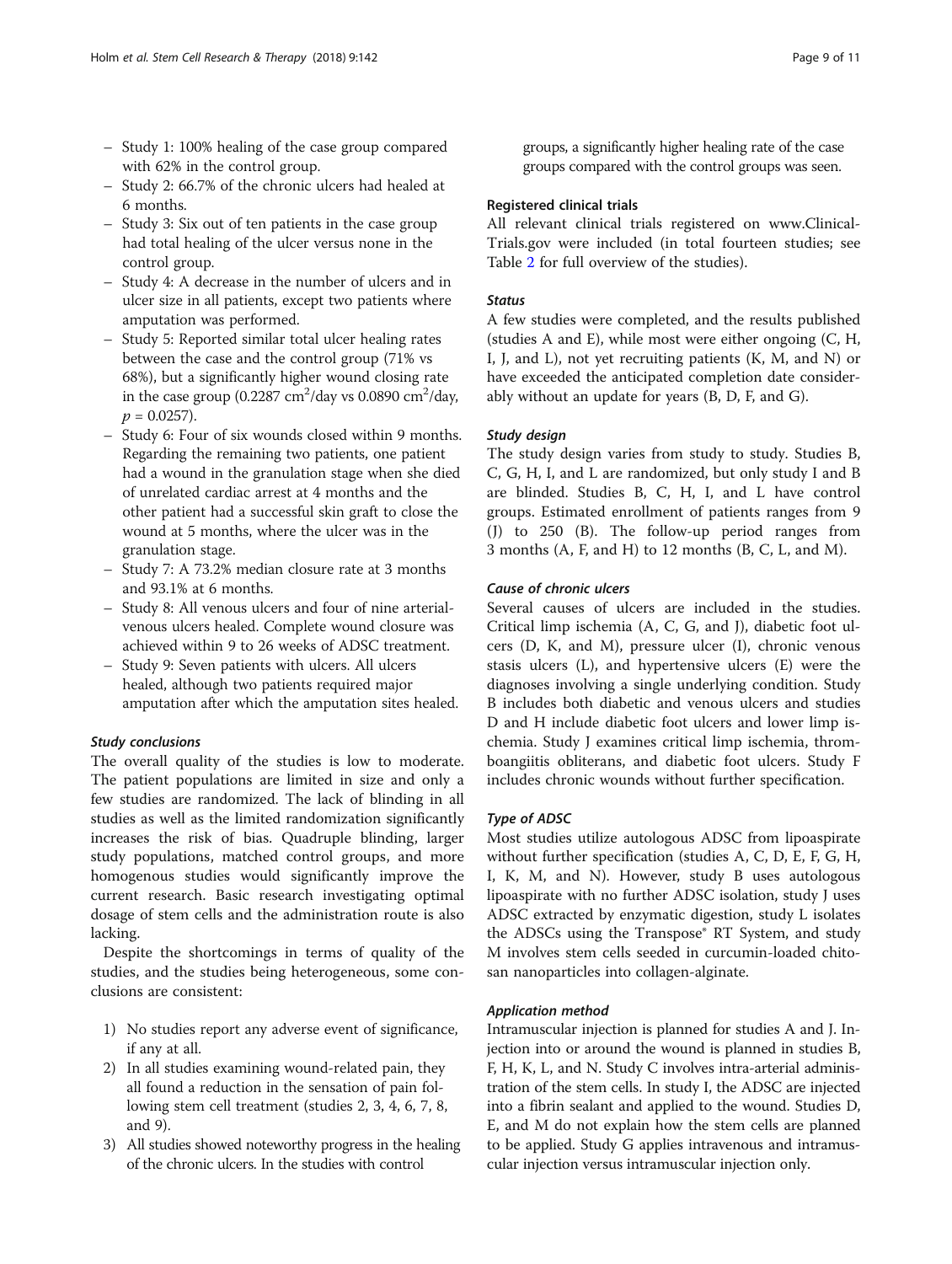#### <span id="page-9-0"></span>**Summary**

As in the published clinical studies in this field, the registered clinical studies differ significantly. No consistency was observed across isolation technique, application method, or dose of ADSC. Furthermore, several different causes of ulcer are being investigated and the study designs are different. A few of the studies have been published, some are ongoing, but some of the studies have surpassed their estimated completion date and the status is unknown. Whether these studies will ever be completed/published remains questionable. Not all ongoing clinical trials are necessarily registered on Clinical-Trials.gov, however, and there is no doubt that a considerable amount of research in this field is currently being conducted, and probably even more clinical trials than the registered trials are currently being conducted.

#### **Discussion**

This systematic review concludes that current clinical studies report that ADSC are safe, improve the healing of chronic ulcers, and reduce pain. Interestingly, these findings are consistent despite the overall poor study quality, with a risk of significant bias and major diversity between the studies regarding study design, underlying conditions, methods of isolation, and methods of application. This finding might show that ADSC have a significant effect on chronic wounds of many etiologies and are not particularly dependent on isolation and administration techniques. On the other hand, one could argue that the effect seen is caused by the substantial risk of bias and not by the effect of the stem cells.

The published studies, as well as the ongoing studies, on the subject are all diverse in study design. This is because several key questions remain unanswered in the field of autologous ADSC in the treatment of chronic ulcers: What method of isolating ADSC is superior? What conditions can be treated? Which application method is best? What amount of stem cells is needed? To answer these questions, large blinded and randomized studies as well as additional basic research on the biology and capabilities of stem cells are needed. High-quality blinded, randomized studies in this field are still lacking, although a few appear to be ongoing. A significant amount of research in this field appears to be ongoing. Further studies, however, are needed to define the long-term safety and efficacy of ADSC.

In summary, BMSC and ADSC appear to have a positive effect on the healing of chronic wounds [\[38\]](#page-10-0). A systematic review and meta-analysis of BMSC in treatment of chronic leg ulcers [[39](#page-10-0)] found that BMSC, like ADSC, are both safe and efficient. BMSC and ADSC seem to be alike in terms of differentiation capacities and immunemodulatory properties [[40\]](#page-10-0). If this is true, ADSC would inarguably be the preferred type of stem cell due to the less invasive harvesting procedure needed to obtain them and the abundance of fat for harvesting compared with bone marrow. BMSC thus have no apparent advantages over ADSC. Automatic closed systems have now enabled ADSC treatment to be a fast and safe same-day procedure, making the treatment favorable but also costly. The high financial cost of standard chronic wound care means that, although stem cell treatment is expensive, it might be cheaper in the long-term and can potentially save society a substantial amount of resources if able to heal the chronic wound compared with life-long wound care. Some low-quality studies [[41\]](#page-10-0) report an effect of simply transplanting fat without isolation of the stem cells, which could be an alternative treatment option if resources are limited.

A limit to this study is the diversity of the studies included. The number of clinical trials in this field is still limited. Definitive conclusions on the matter are not possible, as large studies with high quality and low risk of bias are needed.

#### Conclusion

In conclusion, ADSC appear to be safe and have a positive effect on the healing of chronic ulcers. Treatment options for chronic ulcers are currently extremely limited and few new treatments are under development. Treatment with ADSC, however, is a novel and very exciting new treatment for chronic ulcers and might soon earn a pivotal role in this treatment; future studies will define exactly what that role will be.

#### Availability of data and materials

Data sharing is not applicable to this article as no datasets were generated or analyzed during the current study.

#### Authors' contributions

The study was performed from an idea of JAS. JSH and NMT performed the systematic literature review and JSH drafted the manuscript, which was edited by NMT and JAS. All authors read and approved the final manuscript.

#### Ethics approval and consent to participate

Not applicable.

#### Competing interests

The authors declare that they have no competing interests.

#### Publisher's Note

Springer Nature remains neutral with regard to jurisdictional claims in published maps and institutional affiliations.

#### Author details

<sup>1</sup>Department of Plastic Surgery, Odense University Hospital, Odense, Denmark. <sup>2</sup>Department of Plastic Surgery, Roskilde Hospital, Roskilde, Denmark.

#### Published online: 15 May 2018

#### References

1. Cherubino M, Rubin JP, Miljkovic N, Kelmendi-Doko A, Marra KG. Adiposederived stem cells for wound healing applications. Ann Plast Surg. 2011; 66(2):210–5. [https://doi.org/10.1097/SAP.0b013e3181e6d06c.](https://doi.org/10.1097/SAP.0b013e3181e6d06c)